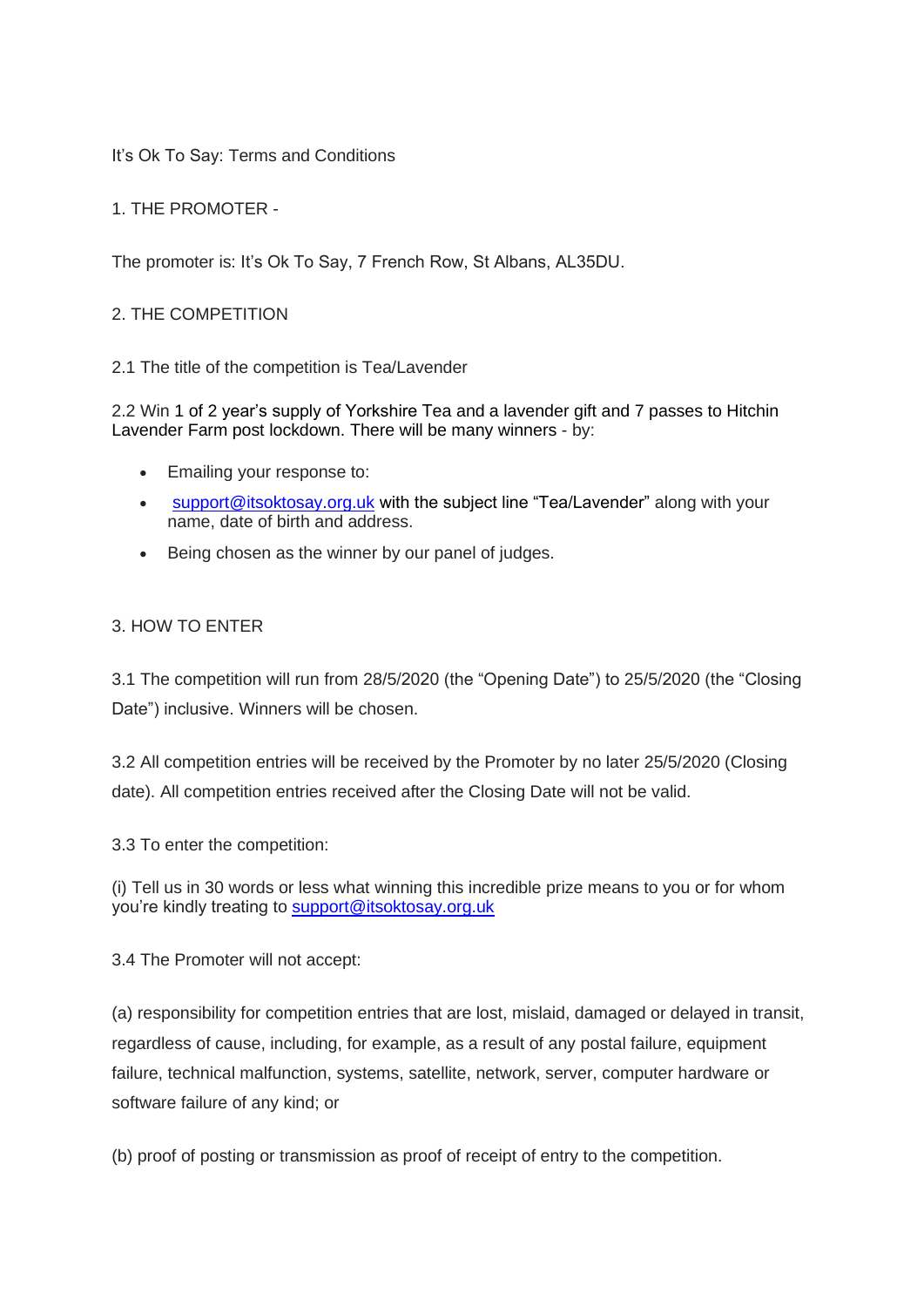3.5 By submitting a competition entry, you are agreeing to be bound by these terms and conditions.

3.6 By nominating an entrant, you undertake that you have their prior consent for data protection purposes.

3.7 Please see [www.itsoktosay.org.uk](http://www.itsoktosay.org.uk/) for a copy of these competition terms and conditions.

3.8 The competition entries will be judged by an independent panel of judges at It's OK To Say, 7 French Row, St Albans, AL35DU.

4 ELIGIBILITY

4.1 The competition is only open to all residents in the UK except;

(i) employees of the Promoters or its holding or subsidiary companies;

(ii) employees of agents or suppliers of the Promoters or its holding or subsidiary companies, who are professionally connected with the competition or its administration; or

(iii) members of the immediate families or households of (a) and (b) above.

4.2 In entering the competition, you confirm that you are eligible to do so and eligible to claim. It's OK To Say may require you to provide proof that you are eligible to enter the competition.

4.3 It's OK To Say will not accept competition entries that are:

(a) automatically generated by computer;

- (b) completed by third parties or in bulk;
- (c) illegible, have been altered, reconstructed, forged or tampered with;

(d) offensive;

(e) infringe the intellectual property rights of another party;

(f) photocopies and not originals; or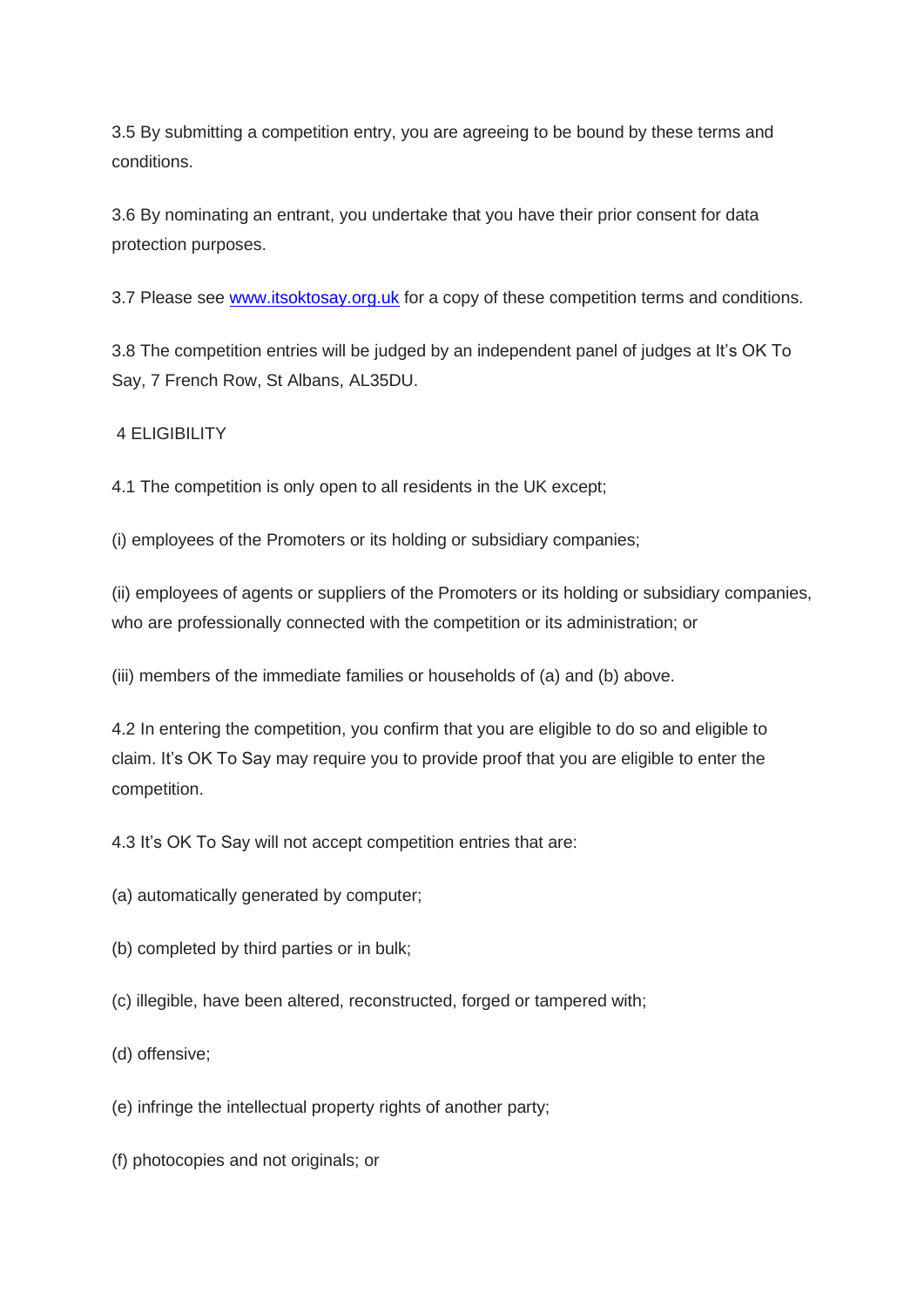(g) incomplete.

4.4 There is a limit of one entry per person.

4.5 It's OK To Say reserves all rights to disqualify you if your conduct is contrary to the spirit or intention of the prize competition.

4.6 Competition entries cannot be returned.

5 THE PRIZE

5.1 The prize is: Win 1 of 2 year's supply of Yorkshire Tea and a lavender gift and 7 passes to Hitchin Lavender Farm post lockdown. There will be various winners.

5.2 Prizes are subject to availability. There is no cash alternative for the prize and It's Ok To say reserves the right to substitute the prize with a prize of equal or greater value.

5.3 It's OK To Say reserves the right to replace the prize with an alternative prize of equal or higher value if circumstances beyond the Promoter's control makes it necessary to do so.

5.4 The prize is not negotiable or transferable.

5.5 In order to claim the prize you must reply when we get in touch.

#### 6 WINNER ANNOUNCEMENT

6.1 The winner of the competition will be announced on It's OK To Say's Facebook (https://www.facebook.com/Its-OK-To-Say-270866330208447/) Instagram (its\_ok\_to\_say) and Twitter accounts, (https://twitter.com/ltsOKToSayUK and [https://twitter.com/Stacey\\_L\\_Turner\)](https://twitter.com/Stacey_L_Turner) on 29/5/2020 (Announcement Date).

6.2 The decision of is final and no correspondence or discussion will be entered into.

6.3 It's OK To Say will contact the winner personally as soon as practicable after the Announcement Date, using the telephone number or email address provided with the competition entry.

#### 7 CLAIMING THE PRIZE

7.1 Please allow 30 days for delivery of the prize.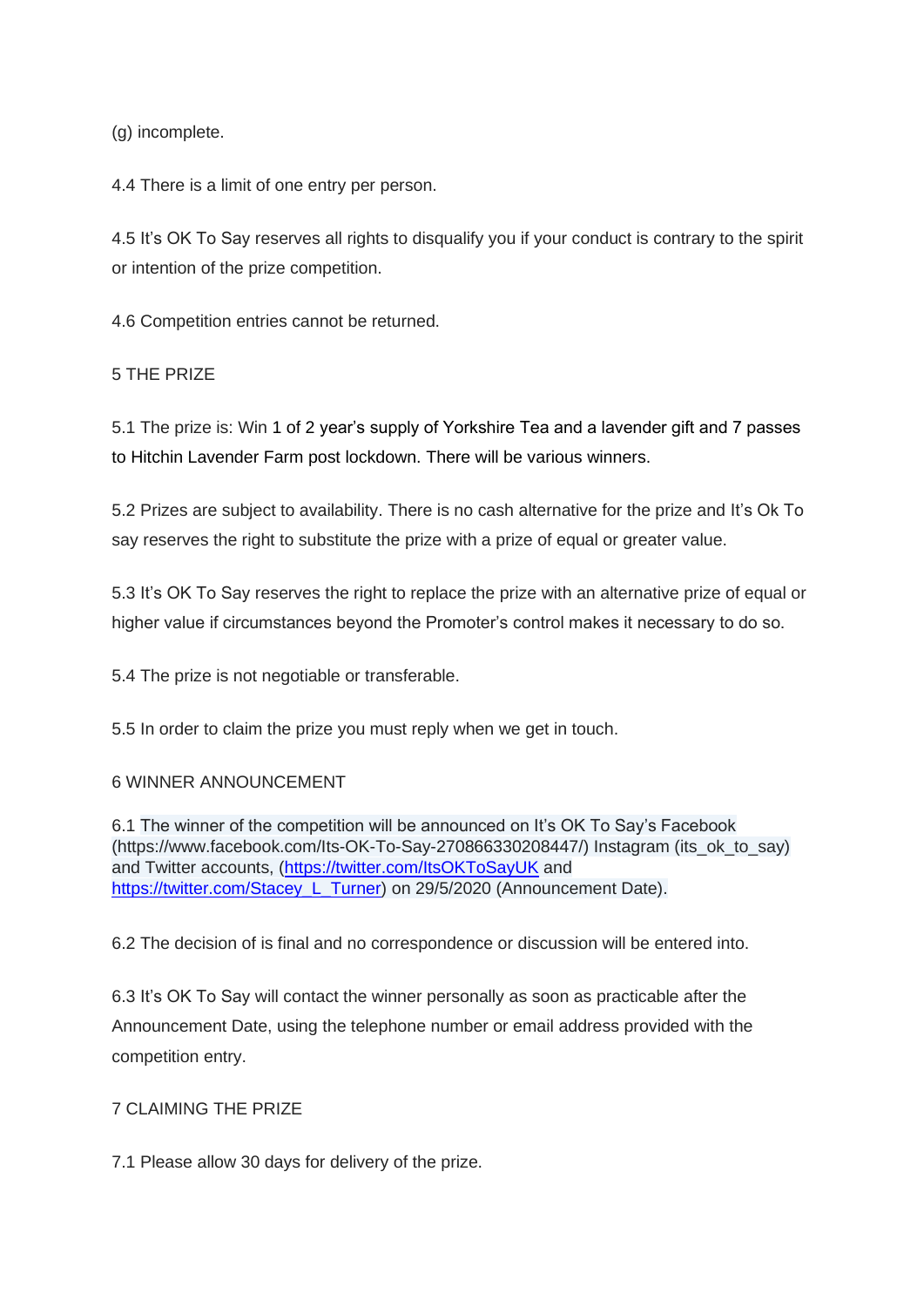7.2 It's OK To Say will make all reasonable efforts to contact the winner. If the winner cannot be contacted or is not available, or has not claimed their prize within 30 days of the Announcement Date, It's OK To Say reserves the right to offer the prize to the next eligible entrant selected from the correct entries that were received before the Closing Date.

7.3 It's OK To Say does not accept any responsibility if you are not able to take up the prize.

## 8 LIMITATION OF LIABILITY

Insofar as is permitted by law, It's OK To Say or distributors will not in any circumstances be responsible or liable to compensate the winner or accept any liability for any loss (direct, indirect or consequential), damage, personal injury or death occurring as a result of taking up the prize except where it is caused by the negligence of It's OK To Say. Your statutory rights are not affected.

## 9 OWNERSHIP OF COMPETITION ENTRIES AND INTELLECTUAL PROPERTY RIGHTS

9.1 All competition entries and any accompanying material submitted to It's Ok To Say will become the property of the Promoter on receipt and will not be returned.

9.2 By submitting your competition entry and any accompanying material, you agree to:

(a) assign to It's OK To Say all your intellectual property rights with full title guarantee; and

(b) waive all moral rights,

in and to your competition entry and otherwise arising in connection with your entry to which you may now or at any time in the future be entitled under the Copyright, Designs and Patents Act 1988 as amended from time to time and under all similar legislation from time to time in force anywhere in the world.

9.3 You agree that It's OK To Say may, but is not required to, make your entry available on its website [www.itsoktosay.org.uk](http://www.itsoktosay.org.uk/) and any other media, whether now known or invented in the future, and in connection with any publicity of the competition. You agree to grant It's OK To Say a non-exclusive, worldwide, irrevocable licence, for the full period of any intellectual property rights in the competition entry and any accompanying materials, to use, display, publish, transmit, copy, edit, alter, store, re-format and sub-licence the competition entry and any accompanying materials for such purposes.